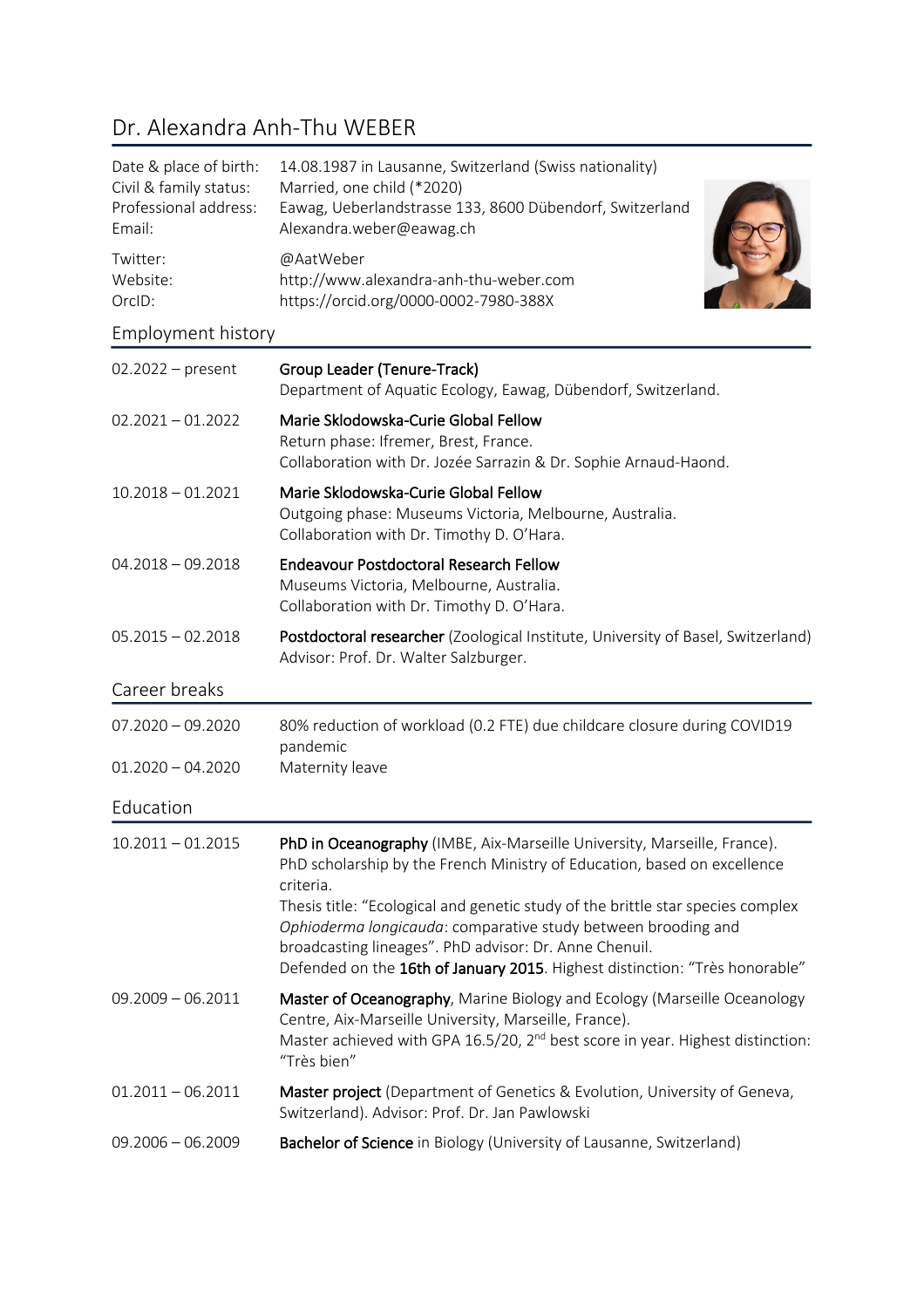# Peer-reviewed publications (5 most important in blue)

# First or co-first author publications: 10; Publications as co-author: 11

citations: 909; *h*-index: 14; *i*-index: 16; *m*-index: 1.6

## 2021

- Weber A. A-T, Rajkov J., Smailus K., Egger B. and Salzburger W. 2021. Speciation dynamics and extent of parallel evolution along a lake-stream environmental contrast in African cichlid fishes. *Science Advances*. 7(45):5391.
- Fraïsse C., Haguenauer A., Gérard K., Weber A. A-T, Bierne N. and Chenuil A. 2021. Fine-grained genetic-environment association in an admixed population of mussels in the small isolated Kerguelen Island. *Peer Community Journal.* 1:e10.

#### 2020

- Weber A. A-T, Hugall A. F. and O'Hara T. D. 2020. Convergent evolution and structural adaptation to the deep ocean in the protein folding chaperonin CCTα. *Genome Biology and Evolution.* 12: 1929-1942.
- Stöhr S., Weber A. A-T, Boissin E. and Chenuil A. 2020. Resolving the *Ophioderma longicauda* (Echinodermata: Ophiuroidea) cryptic species complex: five sisters, three of them new. *European Journal of Taxonomy.* 600: 1-37.

#### 2019

- Weber A. A-T, Stöhr S. and Chenuil A. 2019. Species delimitation in the presence of strong incomplete lineage sorting and hybridization: lessons from *Ophioderma* (Ophiuroidea: Echinodermata)*. Molecular Phylogenetics and Evolution.* 131: 138-148.
- Böhne A.\*, Weber A. A-T\*, Rajkov J., Reschteiner M., Riss A., Egger B. and Salzburger W. 2019. Repeated evolution versus common ancestry: Sex chromosome evolution in the haplochromine cichlid *Pseudocrenilabrus philander*. \*Equal contribution. *Genome Biology and Evolution.* 11:439-458.

#### 2018

- Gooday A. J., Holzmann M., Goineau A., Kamenskaya O., Melnik V. F., Pearce R. E., Weber A. A-T and Pawlowski J. 2018. Xenophyophores (Rhizaria, Foraminifera) from the eastern Clarion Clipperton Zone (eastern equatorial Pacific): the genus *Psammina. Protist*. 169: 926-957.
- Rajkov J., Weber A. A-T, Salzburger W. and Egger B. 2018. Immigrant and extrinsic hybrid inviability contribute to reproductive isolation between lake and river cichlid ecotypes. *Evolution*. 72: 2553-2564.
- Rajkov J., Weber A. A-T, Salzburger W. and Egger B. 2018. Adaptive phenotypic plasticity contributes to divergence between lake and river populations of an East African cichlid fish. *Ecology & Evolution.* 8: 7323-7333.
- Gooday A. J., Holzmann M., Goineau A., Pearce R. E., Voltski I., Weber A. A-T and Pawlowski J. 2018. Five new species and two new genera of xenophyophores (Foraminifera, Rhizaria) from



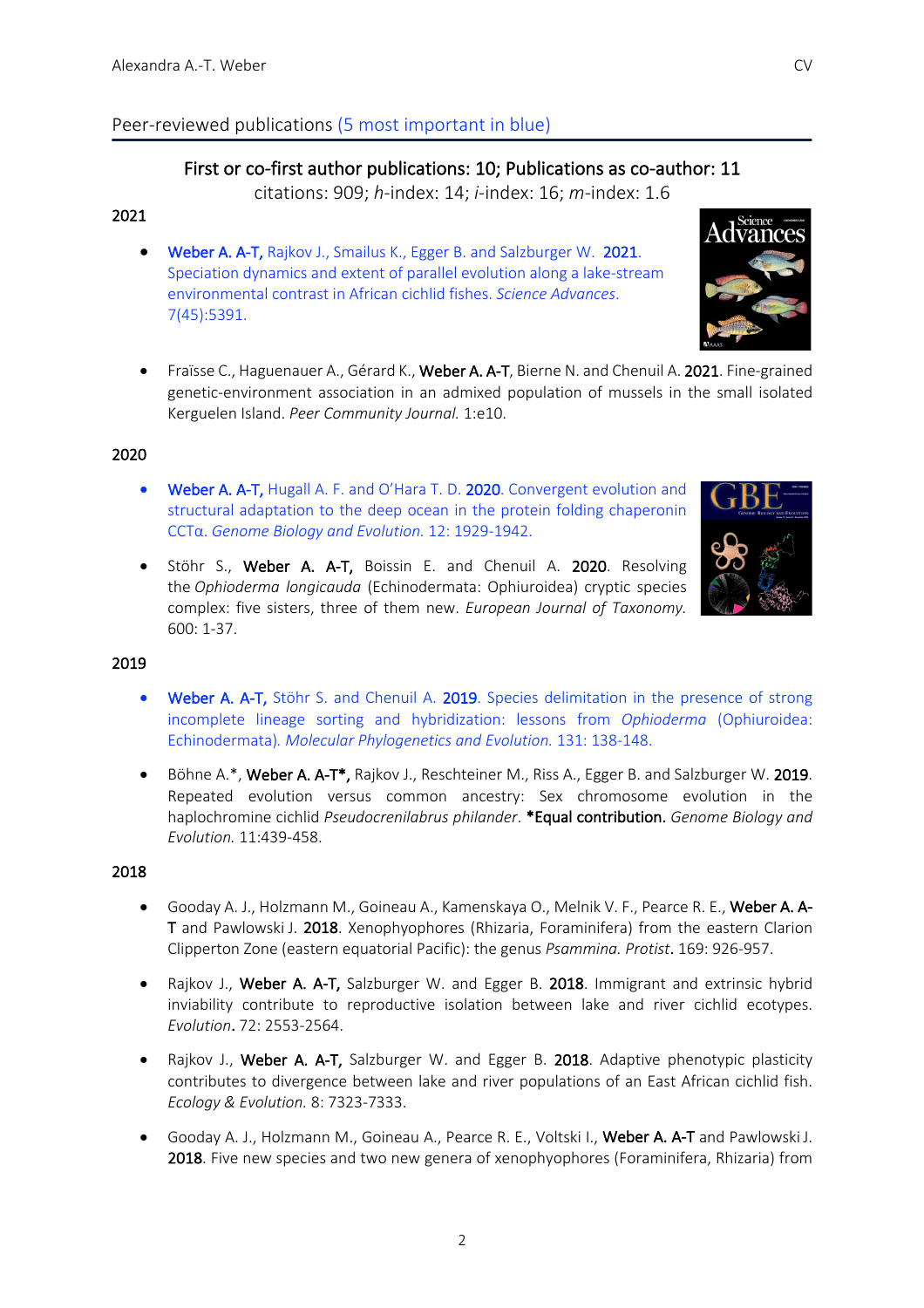part of the abyssal equatorial Pacific licensed for polymetallic nodule exploration. *Zoological Journal of the Linnean Society.* 183: 723-748.

• Gooday A. J., Holzmann M., Caulle C., Goineau A., Jones D.O.B., Kamenskaya O., Simon-Lledó E., Weber A. A-T and Pawlowski J. 2018. New species of the xenophyophore genus *Aschemonella* (Rhizaria: Foraminifera) from areas of the abyssal eastern Pacific licensed for polymetallic nodule exploration. *Zoological Journal of the Linnean Society.* 182: 479-499.

## 2017

• Weber A. A-T, Abi-Rached L., Galtier N., Bernard A., Tuberosa J., Montoya-Burgos J.I. and Chenuil A. 2017. Positive selection on sperm ion channels in a brooding brittle star: consequence of life-history traits evolution*. Molecular Ecology.* 26: 3744-3759

Highlighted in the "News and Views" of Molecular Ecology: Hart M.W. and Guerra V. (2017) Finding genes and lineages under selection in speciation. *Molecular Ecology*. 26: 3587-3590.

- Cahill A. E., De Jode A., Dubois S., Bouzaza Z., Aurelle D., Boissin E., Chabrol O., David R., Egea E., Ledoux J.-B., Mérigot B., Weber A. A-T and Chenuil A. 2017. A multispecies approach reveals hot-spots and cold-spots of diversity and connectivity in invertebrate species with contrasting dispersal modes. *Molecular Ecology.* 26: 6563-6577.
- Gooday A. J., Holzmann M., Caulle C., Goineau A., KamenskayaO., Weber A. A-T, Jan Pawlowski J. 2017. Giant protists (xenophyophores, Foraminifera) are exceptionally diverse in parts of the abyssal eastern Pacific licensed for polymetallic nodule exploration. *Biological Conservation.* 207: 106-116

## 2016

• Abila R., Akoll P., Albertson C., Antunes D., Banda T., Bills R., Bulirani A., Chocha Banda A., Cohen A.S., Cunha-Saraiva F., Derycke S., Donohue I., Du M., Dudu A.M., Egger B., Fritzsche K., Frommen J.G., Gante H.F., Genner M.J., Härer A., Hata H., Irvine K., Isumbisho Mwapu P., Janssens de Bisthoven L., Jungwirth A., Kaleme P., Katongo C., Kéver L., Koblmüller S., Konings A., Lamboj A., Lemmel-Schaedelin F., Machado Schiaffino G., Martens K., Masilya P., Meyer A., More H.L., Musilova Z., Muterezi Bukinga F., Muzumani R., Ntakimazi G., Okello W., Phiri H., Pialek L., Plisnier P.D., Raeymaekers J.A.M., Rajkov J., Rican O., Roberts R., Salzburger W., Schoen I., Sefc K.M., Singh P., Skelton P., Snoeks J., Schneider K., Sturmbauer C., Svardal H., Svensson O., Torres Dowdall J., Turner G.F., Tyers A., van Rijssel J.C., Van Steenberge M. Vanhove M.P.M., Verheyen E., Weber A.A-T., Weyl O., Ziegelbecker A. & Zimmermann H. 2016 Oil extraction imperils Africa's Great Lakes. *Science*. 354:561-562

## 2015

• Weber A. A-T, Mérigot B., Valière S. and Chenuil A. 2015. Influence of the larval phase on connectivity: strong differences in the genetic structure of brooders and broadcasters in the *Ophioderma longicauda* species complex. *Molecular Ecology.* 24: 6080-6094.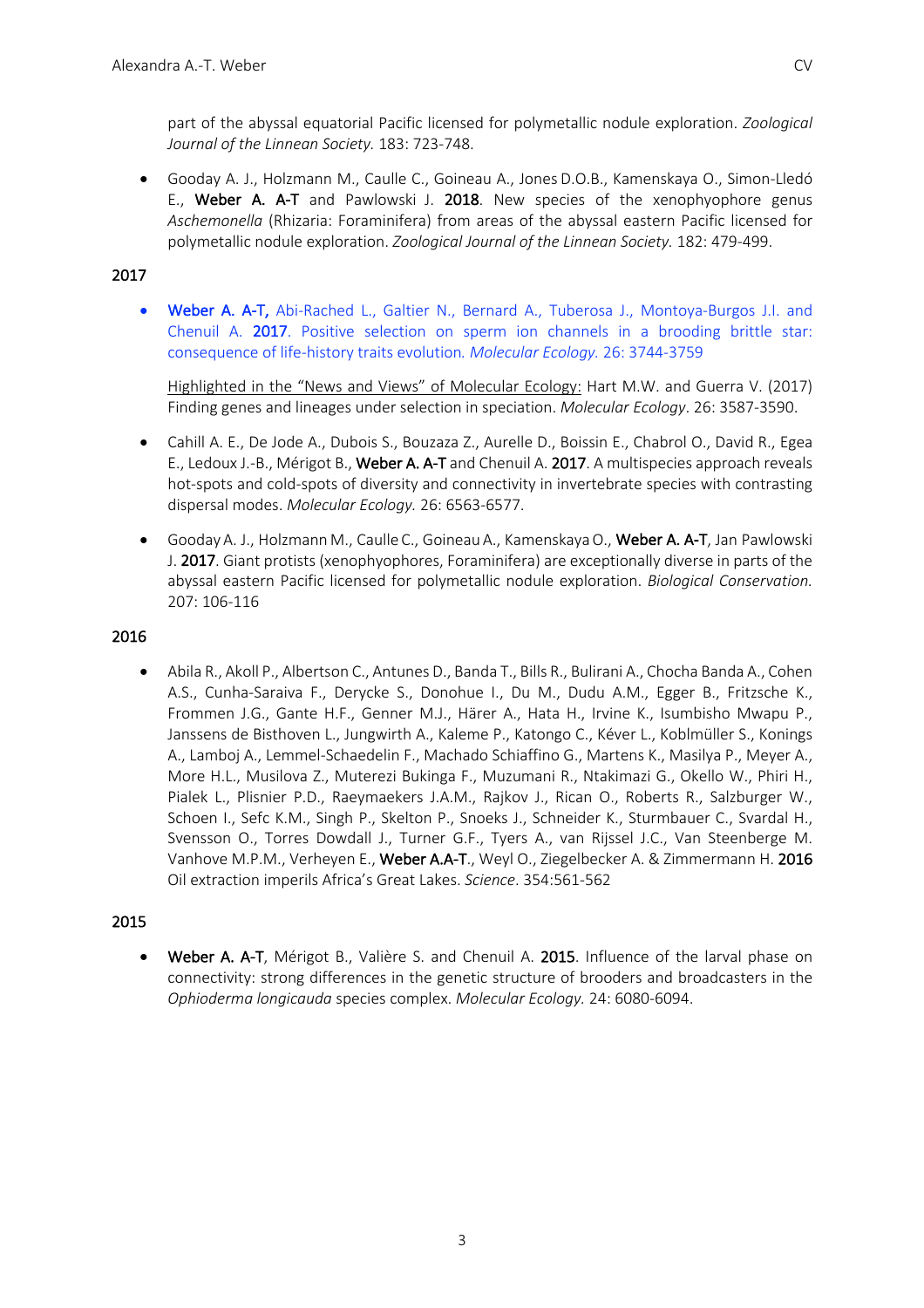## 2014

• Weber A. A-T, Stöhr S. and Chenuil A. 2014. Genetic data, reproduction season and reproductive strategy data support the existence of biological species in *Ophioderma longicauda. Comptes Rendus Biologies.* 337: 553- 560



- Romiguier J, Gayral P, Ballenghien M, Bernard A, Cahais V, Chenuil A, Chiari Y, Dernat R, Duret L, Faivre N, Loire E, Lourenco JM, Nabholz B, Roux C, Tsagkogeorga G, Weber A.A-T, Weinert LA, Belkhir K, Bierne N, Glémin S and Galtier N. 2014. Comparative population genomics in animals uncovers the determinants of genetic diversity. *Nature.* 515, 261-263
- Weber A. A-T and Pawlowski J. 2014. Wide occurrence of SSU rDNA intragenomic polymorphism in Foraminifera and its implications for molecular species identification. *Protist* 165(5): 645-661

#### 2013

- Weber A. A-T, Dupont S. and Chenuil A. 2013. Thermotolerance and regeneration in the brittle star species complex *Ophioderma longicauda*: A preliminary study comparing lineages and Mediterranean basins. *Comptes Rendus Biologies* 336: 572-581
- Weber A. A-T and Pawlowski J. 2013. Can abundance of protists be inferred from sequence data: a case study of Foraminifera. *PLoS One* 8(2): e56739.

#### Preprint

• Puccinelli E, Zeppilli D, Stefanoudis P, Wittische-Helou A, Kermorgant M, Fuchs S, Sarrazin J, Easton EE, Weber A.A-T. 2022. Hybrid conferences: opportunities, challenges and ways forward". BioRxiv preprint available: https://www.biorxiv.org/content/10.1101/2022.03.18.484941v2 In revision in *Frontiers in Marine Science*.

# Fellowships, prizes, awards (total funding: >440k CHF)

| 05.2022 | Eawag Tailwind Grant covering 6 months of research for the project<br>"Developing Quagga and Zebra mussel rearing for evolutionary and<br>biocontrol studies". Awarded by Eawag. 22,000 CHF                                                               |
|---------|-----------------------------------------------------------------------------------------------------------------------------------------------------------------------------------------------------------------------------------------------------------|
| 07.2020 | Micro One World Grant covering open access publication fees for an article in<br>Genome Biology and Evolution. Awarded by the Marie Curie Alumni<br>Association. 1,000 EUR                                                                                |
| 01.2018 | Marie Sklodowska-Curie Global Fellowship covering 36 months of research<br>for the project "The molecular drivers of deep-sea adaptation in brittle stars".<br>Awarded by the European Commission Horizon 2020. 270,000 EUR                               |
| 11.2017 | Endeavour Research Postdoctoral Fellowship covering 6 months of research<br>for the project "The molecular drivers of deep-sea adaptation in brittle stars".<br>Awarded by the Australian Government, Department of Education and<br>Training. 24,000 AUD |
| 09.2017 | <b>Travel Award</b> covering registration, travel and accommodation for the ESEB<br>conference 2017, awarded by the University of Basel. 900 CHF                                                                                                          |
| 04.2016 | Registration Award covering registration fees for the SMBE conference 2016,<br>awarded by the SMBE. 500 USD                                                                                                                                               |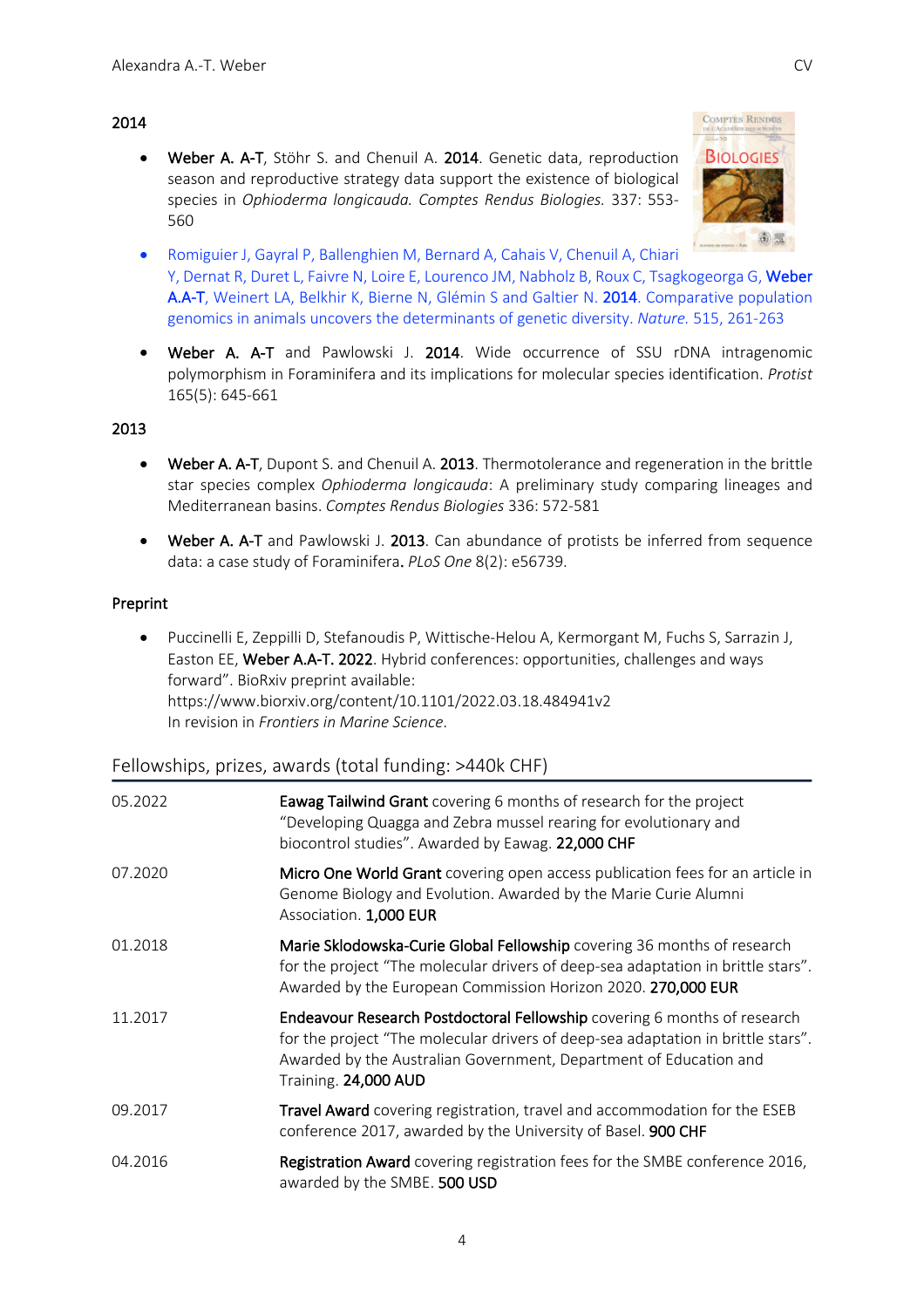| 05.2016 | <b>Travel Award</b> covering travel and accommodation for the SMBE conference<br>2016, awarded by the University of Basel. 1,100 CHF         |
|---------|----------------------------------------------------------------------------------------------------------------------------------------------|
| 07.2015 | Christopher Augur Prize: special prize of the jury rewarding scientific<br>investment during the PhD. Awarded by the IMBE, Marseille, France |
| 07.2012 | ASSEMBLE Fellowship covering travelling, lodging, sampling and molecular<br>work in Faro and Sagres, Portugal. 2,500 EUR                     |
| 07.2011 | PhD Scholarship for 3 years of the French Ministry of Education, based on<br>excellence criteria. 100,000 EUR                                |

## Supervision activities

| $04.2022 - 05.2022$ | Research project supervision: Silvia Signorini (Eawag, Switzerland)                                        |
|---------------------|------------------------------------------------------------------------------------------------------------|
| $11.2019 - 12.2019$ | Bachelor project supervision: Qianying Zhou (Museums Victoria, Australia)                                  |
| $01.2018 - 03.2018$ | Master project co-supervision: Aishwarya Ravi (University of Basel,<br>Switzerland)                        |
| $03.2017 - 04.2017$ | Bachelor project supervision: Sabrina Gurten and Matthias Baureithel<br>(University of Basel, Switzerland) |

## Teaching experience

| $01.2018 - 02.2018$ | Teaching assistant in Speciation Genomics (Cesky Krumlov, Czech Republic)<br>TA in the evomics workshop on "Population and Speciation Genomics"<br>Development of a UNIX tutorial & assisting teaching faculty for bioinformatic<br>practical work (total 126h) |
|---------------------|-----------------------------------------------------------------------------------------------------------------------------------------------------------------------------------------------------------------------------------------------------------------|
| $10.2011 - 09.2014$ | Teaching assistant in Biology (Aix-Marseille University, France)<br>Lecture (L) and practical work (PW) for 3 academic years (total 192h):                                                                                                                      |
|                     | Molecular Biology (18h/year PW)<br>Population Genetics (4h/year L; 10h/year PW)<br>Zoology (4h/year L; 12h/year PW)<br>Botany (4h/year L; 12h/year PW)<br>$\bullet$                                                                                             |
|                     | Invited and departmental seminars                                                                                                                                                                                                                               |
| 04.2022             | Invited seminar (online), "Walking along the speciation continuum: Genomic insights<br>on adaptive divergence across evolutionary timescales in aquatic species"<br>(Department of Organismal Biology, Uppsala, Sweden)                                         |
| 12.2021             | lautend seminen (in person) (() () det consecutor son togele us about adoptation and                                                                                                                                                                            |

- 12.2021 **Invited seminar** (in person), "What genomics can teach us about adaptation and speciation" (Department of Aquatic Ecology, Eawag, Switzerland)
- 11.2021 **Invited seminar** (in person), "Origins and maintenance of biodiversity in a changing world: a genomic perspective" (Department of Ecology and Evolution, University of Lausanne, Switzerland)
- 03.2021 **Invited seminar** (online), "Diversification dynamics and (non-)parallel evolution along an ecological gradient in African cichlid fishes" (Evo-Eco-Paleo Lab, University of Lille, France)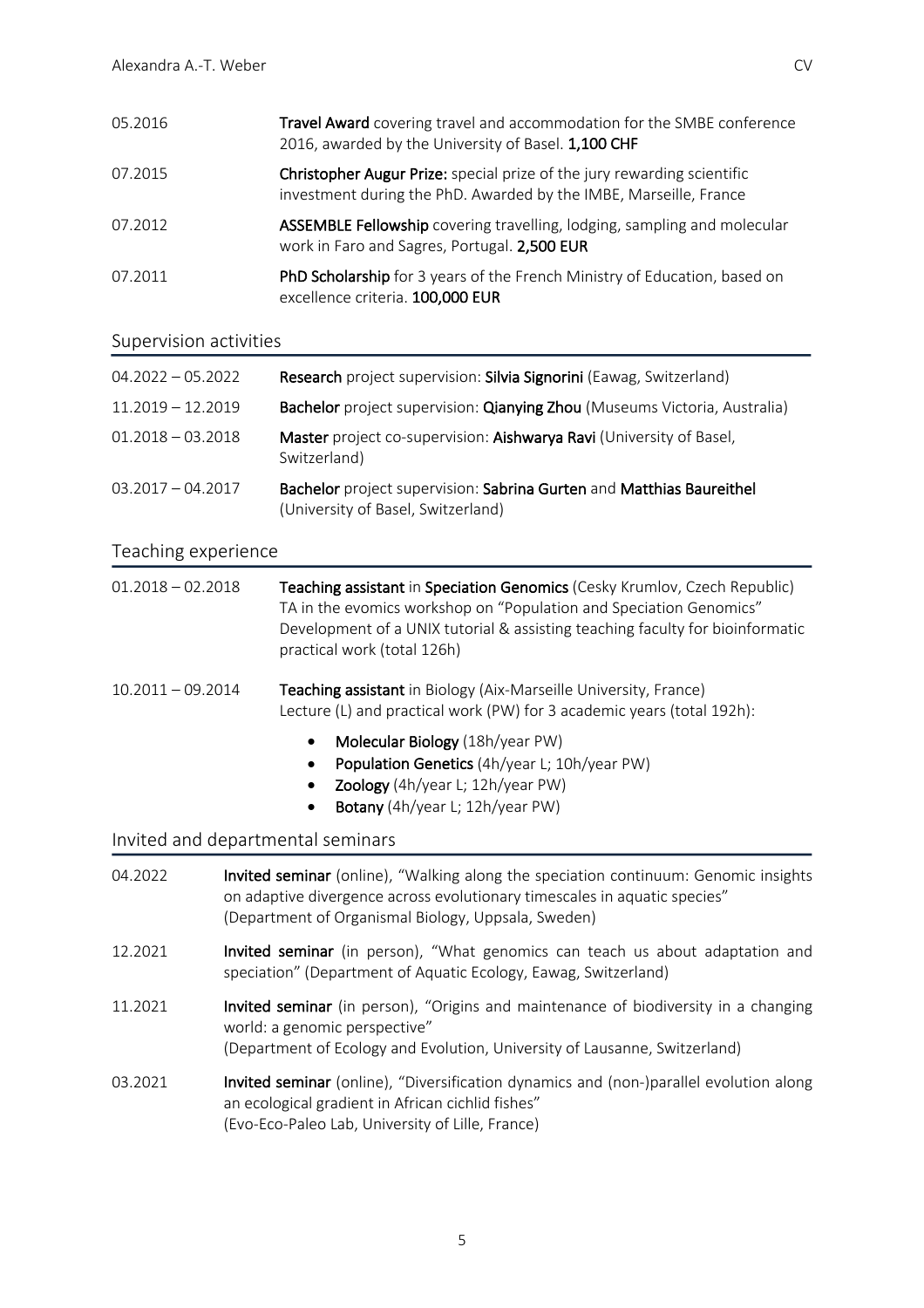- 11.2020 Invited seminar (online), "Rolling in the deep: adaptive evolution and ecological speciation in abyssal brittle stars" (Department of Ecology and Evolution, University of Lausanne, Switzerland)
- 08.2019 **Departmental seminar,** "Convergent evolution and structural adaptation to the deep ocean in the eukaryotic chaperonin CCTα". (Museums Victoria, Melbourne, Australia)
- 07.2018 **Departmental seminar,** "Speciation dynamics and (non)parallel evolution along an ecological gradient in African cichlid fish" (Museums Victoria, Melbourne, Australia)
- 11.2017 Departmental seminar, "Speciation dynamics and (non)parallel evolution along an ecological gradient in African cichlid fish" (University of Basel, Basel, Switzerland)

#### Participation to conferences (talk or poster)

- 02.2022 Biology22, the Swiss conference of organismal biology, Basel, Switzerland (hybrid conference). "Giant genomes uncover cryptic speciation in the deep ocean" (selected in person oral communication)
- 09.2021 16DSBS, The 16<sup>th</sup> Deep-Sea Biology Symposium, Brest, France (hybrid conference). "Giant genomes uncover ecological speciation in the deep ocean" (selected in-person oral communication)
- 07.2021 SMBEv2021, Society for Molecular Biology and Evolution virtual meeting. "Incipient bathymetric speciation and trans-oceanic connectivity as revealed by giant deep-sea genomes" (selected online oral communication)
- 06.2021 Virtual Evolution 2021, SSE, SSB and ASN virtual conference. "Incipient bathymetric speciation and trans-oceanic connectivity as revealed by giant deep-sea genomes" (online oral communication)
- 12.2020 AES2020, Australasian Evolution Society's online conference. "Incipient bathymetric speciation and trans-oceanic connectivity as revealed by giant deep-sea genomes" (online oral communication)
- 08.2020 **eDSBS**, Deep-Sea Biology Society's online conference. "Convergent evolution and structural adaptation to the deep ocean in the protein folding chaperonin CCTα" (online oral communication)
- 10.2019 Boden Research Conference, Evolutionary Transformations in Vertebrate History, Melbourne, Australia. "Speciation dynamics and (non)parallel evolution along an ecological gradient in African cichlid fish" (oral communication)
- 03.2019 Gordon Research Seminar and Conference on Speciation (GRS & GRC), Ventura, United States of America. "Speciation dynamics along a ecological gradient" (GRS: selected oral communication; GRC: poster)
- 08.2018 **Evolution 2018, II Joint Congress on Evolutionary Biology, Montpellier, France. "The** speciation continuum revisited: lessons from East African cichlids" (selected oral communication).
- 09.2017 Cichlid Science 2017, the international biennial conference on Cichlid Biology, Prague, Czech Republic. "Genomics of adaptive divergence in East African cichlid fishes: a comparative approach" (oral communication)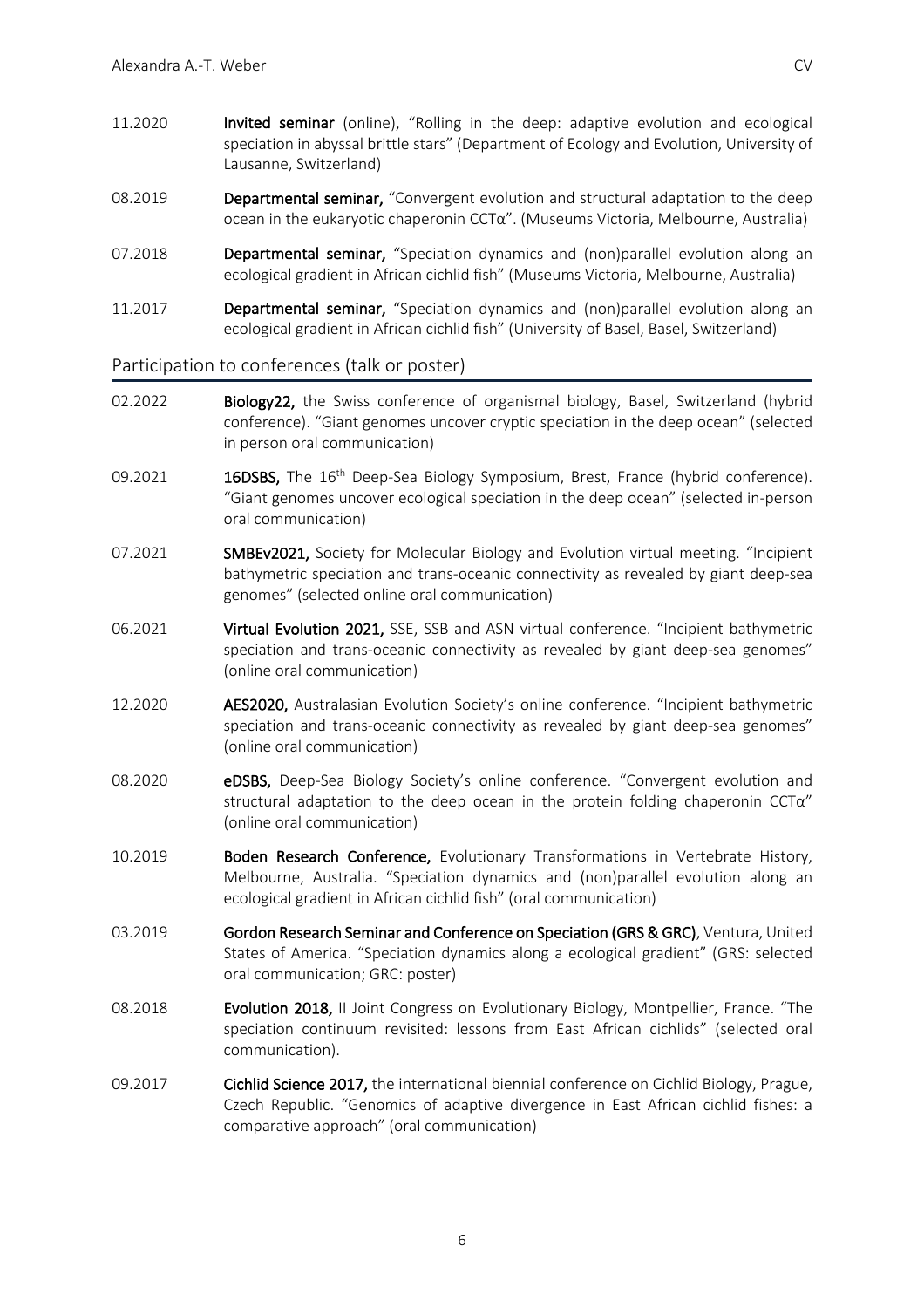- 08.2017 **ESEB 2017, Congress of the European Society for Evolutionary Biology, Groningen,** Netherlands. "Genomics of adaptive divergence in East African cichlid fishes: a comparative approach" (poster)
- 07.2016 SMBE 2016, Society for Molecular Biology and Evolution conference 2016, Gold Coast, Australia. "Genomics of adaptive divergence in East African cichlid fishes: a comparative approach" (poster)
- 02.2016 Biology 16, the Swiss conference on organismic biology, Lausanne, Switzerland. "Natural selection drives sperm motility in the species complex *Ophioderma longicauda*" (oral communication)
- 09.2015 Cichlid Science 2015, the international biennial conference on Cichlid Biology, Graz, Austria. "Adaptive divergence in East African cichlid fishes: a comparative approach" (poster)
- 02.2014 **ALPHY PhyloSIB**, Swiss-French meeting on Bioinformatics and Evolutionary Genomics, Geneva, Switzerland. "Comparative study of the *Ophioderma longicauda* species complex: divergent patterns of connectivity and genetic diversity between brooding and broadcasting lineages" (oral communication)
- 02.2014 Biology 14, the Swiss conference on organismic biology, Geneva, Switzerland. "Comparative study of the *Ophioderma longicauda* species complex: divergent patterns of connectivity and adaptation between brooding and broadcasting lineages" (poster)
- 10.2013 40th CIESM congress, Marseille, France. "Comparative study of the *Ophioderma longicauda* species complex: divergent patterns of connectivity and adaptation between brooding and broadcasting lineages" (flash oral presentation and poster)
- 08.2013 Petit Pois Déridé, annual meeting in population genetics and biology, Marseille, France. "Comparison of the genetic structure in the species complex *Ophioderma longicauda*: influence of the dispersal ability on the connectivity and genetic diversity" (oral communication)
- 06.2013 MarCo 2013, French meeting in Marine Connectivity, Marseille, France. "Study of the genetic structure in the species complex *Ophioderma longicauda*: comparison between brooding and broadcasting lineages" (oral communication)
- 10.2012 MarCo 2012, French meeting in Marine Connectivity, Roscoff, France. "Comparing the connectivity in cryptic species of *Ophioderma longicauda*: influence of the reproduction mode" (oral communication)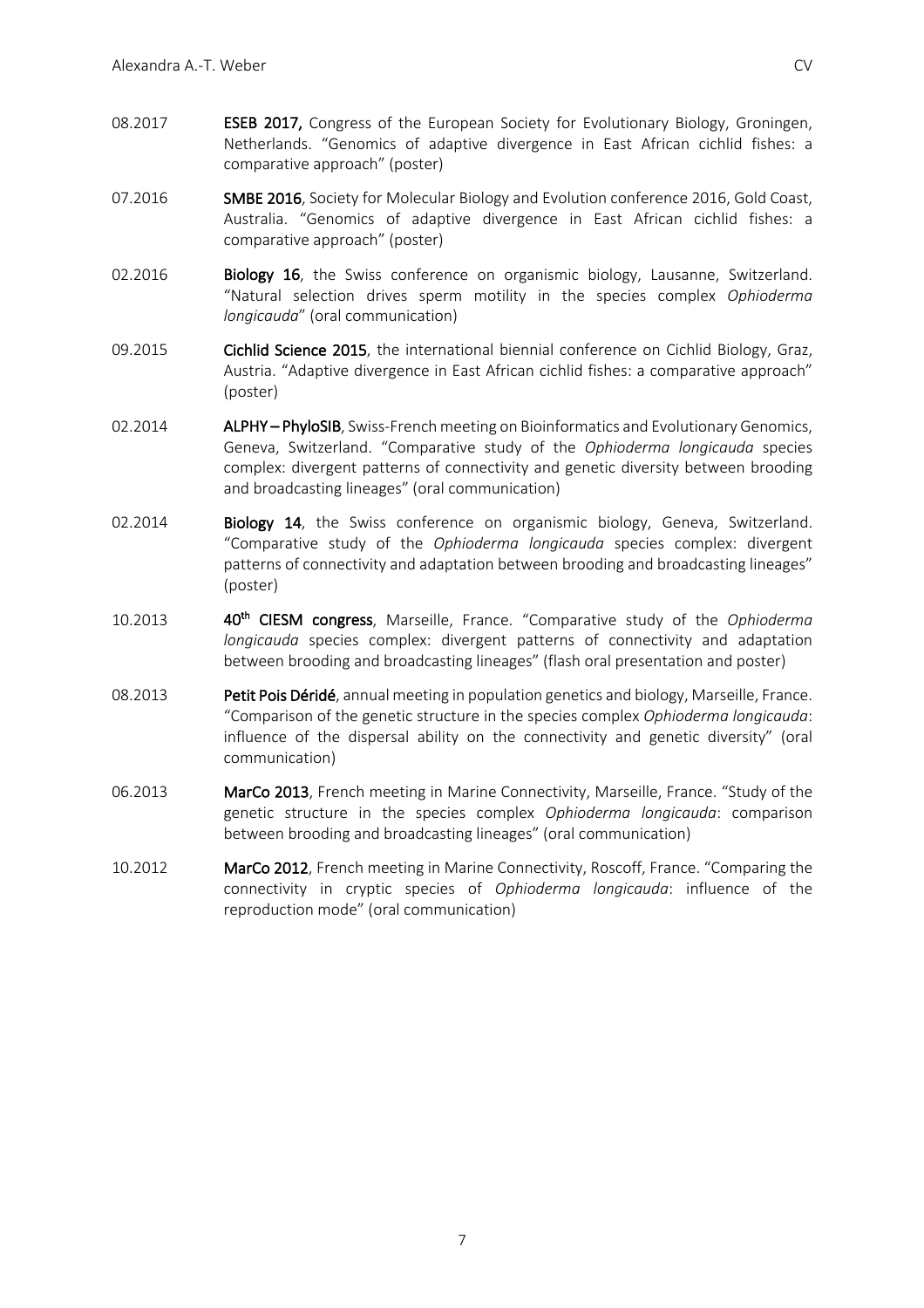# Scientific reviewing & editorial activities

Review of 26 manuscripts for the following scientific journals:

*Evolutionary Applications (4); Molecular Ecology (3); Frontiers in Marine Science (2); Marine Ecology Progress Series (2); Scientific reports (2); Comptes Rendus Biologies (2); Systematic Biology (1); Proceedings of the Royal Society B (1); Marine Biology (1); Marine Biodiversity (1); BMC Ecology and Evolution (1); BMC Genomics (1); PeerJ (1); Invertebrate Biology (1); Evolution & Development (1); Proteins: Structure, Function and Bioinformatics (1); Continental Shelf Research (1).* 

Review of 1 project for the German Research Foundation (DFG) Review Editor for *Frontiers in Marine Science* (Section: Marine Ecosystem Ecology)

Guest editor for a Research Topic in *Frontiers in Marine Science* (16DSBS: the 16th deep-sea biology symposium)

## Organisation of conferences / seminars / networking events

| $09.2020 - 09.2021$                                               | Manager of social media communication and member of the organising<br>committee of the 16 <sup>th</sup> Deep-Sea Biology Symposium (Brest, France).                                                                                                       |
|-------------------------------------------------------------------|-----------------------------------------------------------------------------------------------------------------------------------------------------------------------------------------------------------------------------------------------------------|
| $01.2019 - 12.2020$                                               | 500 Women Scientists Melbourne Pod Coordinator<br>(https://500womenscientists.org)                                                                                                                                                                        |
| $07.2018 - 12.2020$                                               | Organiser of the biweekly Science Interaction Seminars (Museums Victoria,<br>Melbourne, Australia)                                                                                                                                                        |
| 06.2016                                                           | <b>Organiser</b> of the Science Day for the Salzburger Lab (Basel, Switzerland)                                                                                                                                                                           |
| 08.2013                                                           | Member of the organising committee of the Petit Pois Déridé conference<br>(Marseilles, France)                                                                                                                                                            |
| Fieldwork experience                                              |                                                                                                                                                                                                                                                           |
| $11.2018 - 12.2018$                                               | Deep-Sea Research cruise IN2018_V06 on R/V Investigator (CSIRO, Australia).<br>Assessment of the status and recovery of deep-sea coral communities on<br>seamounts in iconic Australian marine reserves (Southern Ocean). (4 weeks)                       |
| $07.2016 - 08.2016$<br>$11.2015 - 12.2015$<br>$07.2015 - 08.2015$ | Experiment monitoring and sampling in Zambia targeting the cichlid fishes<br>Astatotilapia burtoni and Pseudocrenilabrus philander. (Total: 13 weeks)                                                                                                     |
| $02.2015 - 03.2015$                                               | Deep-Sea Research cruise ABYSSLINE 02 on R/V Thompson (National<br>Oceanography Centre, UK). Assessment of the foraminiferal biodiversity<br>baseline in the polymetallic nodule mining area of the Clarion-Clipperton<br>Zone (Pacific Ocean). (6 weeks) |
| 2011-2014                                                         | Sampling targeting the brittle star Ophioderma longicauda. Sampling by<br>SCUBA diving in various locations (Greece; Portugal; Tunisia; Canary Islands;<br>Madeira). (6 weeks)                                                                            |
| 06.2010                                                           | Deep-Sea Research cruise MEDITS (Ifremer, Sète, France). Assessment of<br>commercial demersal resources (fishes, crustaceans and cephalopods) from<br>the trawling zones of Corsica and Gulf of Lion (Mediterranean Sea). (1 week)                        |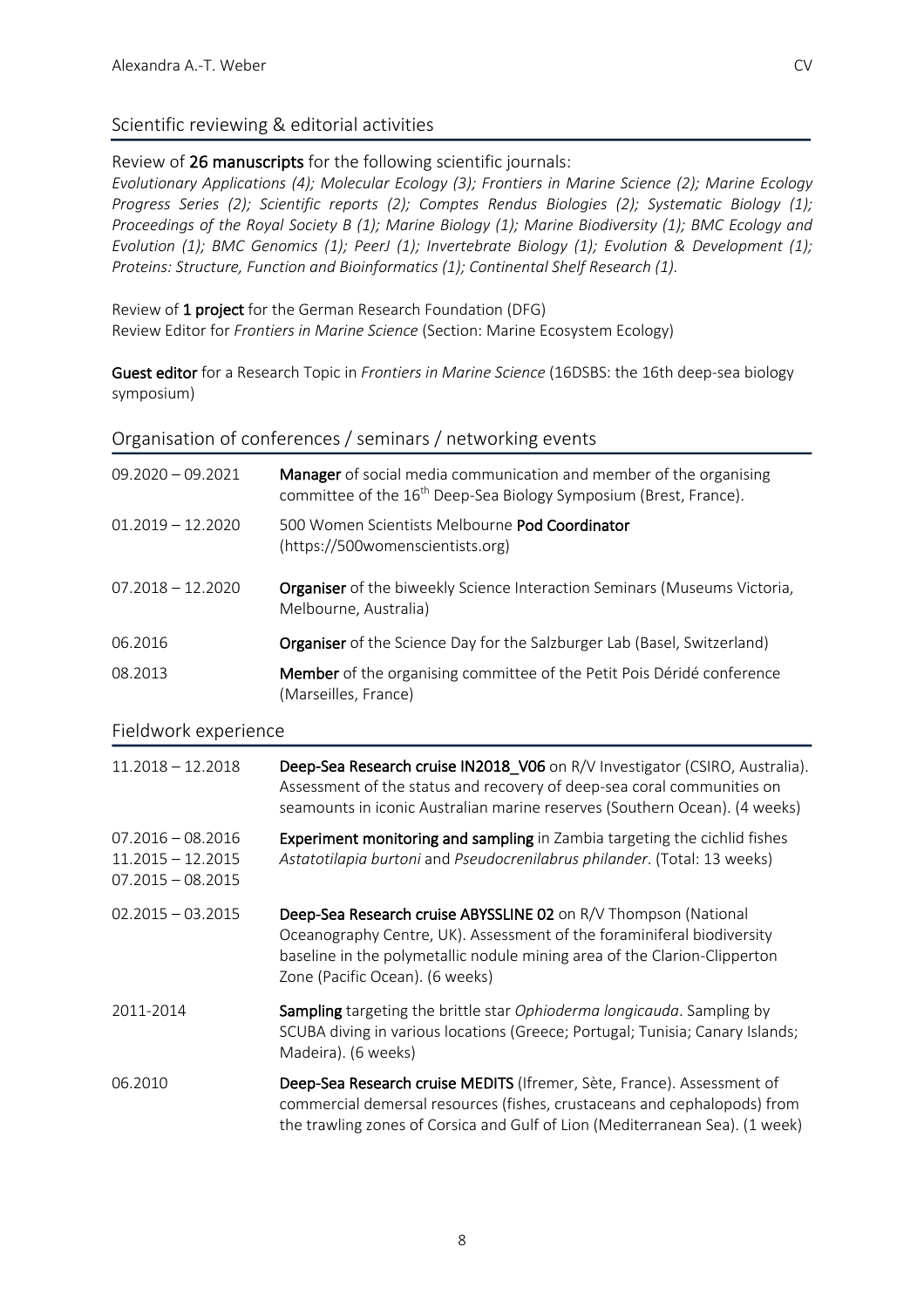# Research stays

| 01.2015                           | Research stay with Andrew J. Gooday for microscopy training<br>National Oceanography Centre, UK                                                                                                                                       |
|-----------------------------------|---------------------------------------------------------------------------------------------------------------------------------------------------------------------------------------------------------------------------------------|
| $01.2014 - 03.2014$               | Research stay with Laurent Abi-Rached for bioinformatic training<br>(transcriptome assembly; orthologous gene prediction; phylogenomics).<br>UMR URMITE, Aix-Marseille University, Marseille, France                                  |
| 07.2012                           | Research stay with João Reis to sample the brittle star Ophioderma<br>longicauda and perform molecular analyses (DNA extraction, PCR and lineage<br>genotyping).<br>Centre for Marine Sciences, University of Algarve, Faro, Portugal |
| $04.2012 - 05.2012$               | Research stay with Christos Arvanitidis to sample the brittle star Ophioderma<br>longicauda, monitor its reproductive cycle and perform molecular analyses.<br>Hellenic Centre for Marine Research, Crete, Greece                     |
| Further qualifications & training |                                                                                                                                                                                                                                       |
| 05.2022                           | Course "Project Management: Methodology & Tools", Eawag, Dübendorf,<br>Switzerland                                                                                                                                                    |
| 05.2022                           | 'Fix the leaking pipeline' course "Leadership and how to succeed in the<br>scientific community", ETHZ, Zürich, Switzerland                                                                                                           |
| 06.2019                           | SMBE satellite workshop/meeting on Speciation, Tjärnö, Sweden (participation<br>on a competitive basis)                                                                                                                               |
| 06.2019                           | Summer School on Networks and Evolution, Roscoff, France<br>(participation on a competitive basis)                                                                                                                                    |
| 03.2018                           | PADI Advanced Open Water diver certification, Bohol, Philippines                                                                                                                                                                      |
| 02.2018                           | Winter School WGS Assembly and Annotation, Monte-Verità, Switzerland                                                                                                                                                                  |
| 11.2017                           | Workshop "Leading a research group", Basel, Switzerland                                                                                                                                                                               |
| 02.2017                           | Winter school Bioinformatics for Adaptation Genomics, Weggis, Switzerland                                                                                                                                                             |
| 02.2016                           | Women in science workshop, "No excellence without diversity: promoting<br>gender equality in ecology and evolutionary biology". Lausanne, Switzerland                                                                                 |
| 01.2016                           | Workshop on Population and Speciation Genomics, Cesky Krumlov, Czech<br>Republic (participation on a competitive basis)                                                                                                               |
| 2011-2014                         | Courses on teaching skills: Learning with projects; group working;<br>communication; conflicts management; tutelage; posture and voice;<br>integration of foreign students; evaluation. Marseille, France                             |
| 09.2008                           | CEDIP/ANMP* diver certification, Le Brusc, France                                                                                                                                                                                     |
| Outreach activities               |                                                                                                                                                                                                                                       |
| 09.2021                           | Filmed interview in the documentary: "Deep-sea Taxonomy: challenges and<br>prospects". Documentary in preparation.                                                                                                                    |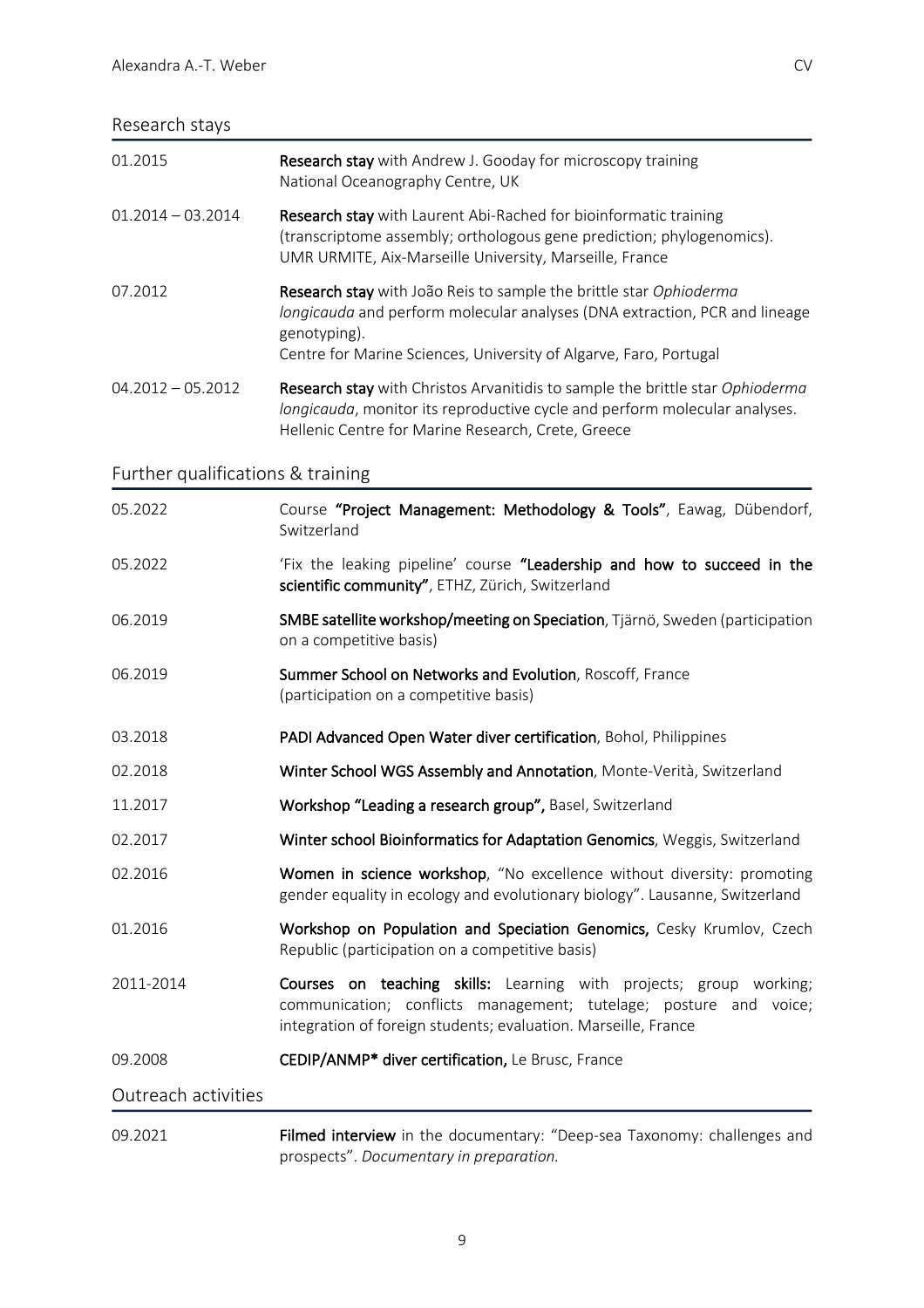| 01.2020 | Filmed interview in the documentary: "Seamounts coral survey 2018 Episode<br>matrix". Showed<br>l ife l<br>in<br>the<br>at<br>several<br>outreach<br>3:<br>events.<br>(https://youtu.be/pLo8YSuuQhY)                        |
|---------|-----------------------------------------------------------------------------------------------------------------------------------------------------------------------------------------------------------------------------|
| 10.2019 | Blogpost on personal website: "How to get a postdoc mobility fellowship?".<br>(http://www.alexandra-anh-thu-weber.com/blog/blogpost1/)                                                                                      |
| 08.2019 | General public talks for the two events 'National Science Week Launch' and<br>'Science on Show': "Exploring brittle star genomics to uncover mechanisms of<br>deep-sea adaptation" (Museums Victoria, Melbourne, Australia) |
| 08.2019 | Participation in the '10s science challenge' social media event (Museums<br>Victoria, Melbourne, Australia)                                                                                                                 |
| 12.2018 | Cruise News article in Deep-Sea Life vol.12: "Tasmanian seamounts: have<br>deep-sea corals recovered?"<br>(http://www.indeep-<br>project.org/indeep/sites/indeep/files/documents/DSL12_Dec_2018_small.pd<br>f)              |
| 11.2018 | Blogpost for the seamount corals survey 2018: "Brittle stars on corals:<br>opportunists or partners?"<br>(https://www.nespmarine.edu.au/brittle-stars-corals-opportunists-or-<br>partners)                                  |
| 06.2018 | General public talk at Museums Victoria Nocturnal Event: "Bioluminescence in<br>the twilight zone" (Museums Victoria, Melbourne, Australia)                                                                                 |
| 09.2010 | Participation in the open day of the Marseille Oceanology Centre: "Septembre<br>en mer: Portes ouvertes du Centre d'Océanologie de Marseille" (Marseilles,<br>France)                                                       |

## Memberships in scientific societies

Deep-Sea Biology Society, Society for Molecular Biology and Evolution, European Society for Evolutionary Biology, Society for the Study of Evolution, Swiss Systematics Society, FemWiss (Swiss Association for Women in Research)

## Languages

| French  | First language                                                           |
|---------|--------------------------------------------------------------------------|
| English | <b>Fluent</b> (working language for the last 7 years; TOEFL certificate) |
| German  | Good knowledge (9 years of study at school; C1 certificate)              |

# Main collaborators (past and present)

| Prof. Dr. Camilla Della Torre | University of Milan, Milan, Italy                    |
|-------------------------------|------------------------------------------------------|
| Dr. Timothy D. O'Hara         | Museums Victoria, Melbourne, Australia               |
| Dr. Adnan Moussalli           | Museums Victoria, Melbourne, Australia               |
| Dr. Matthew D. McGee          | Monash University, Melbourne, Australia              |
| Dr. Sophie Arnaud-Haond       | Ifremer, Sète, France                                |
| Dr. Jozée Sarrazin            | Ifremer, Brest, France                               |
| Dr. Anne Chenuil              | IMBE, CNRS, Marseille, France                        |
| Dr. Sabine Stöhr              | Swedish Museum of Natural History, Stockholm, Sweden |